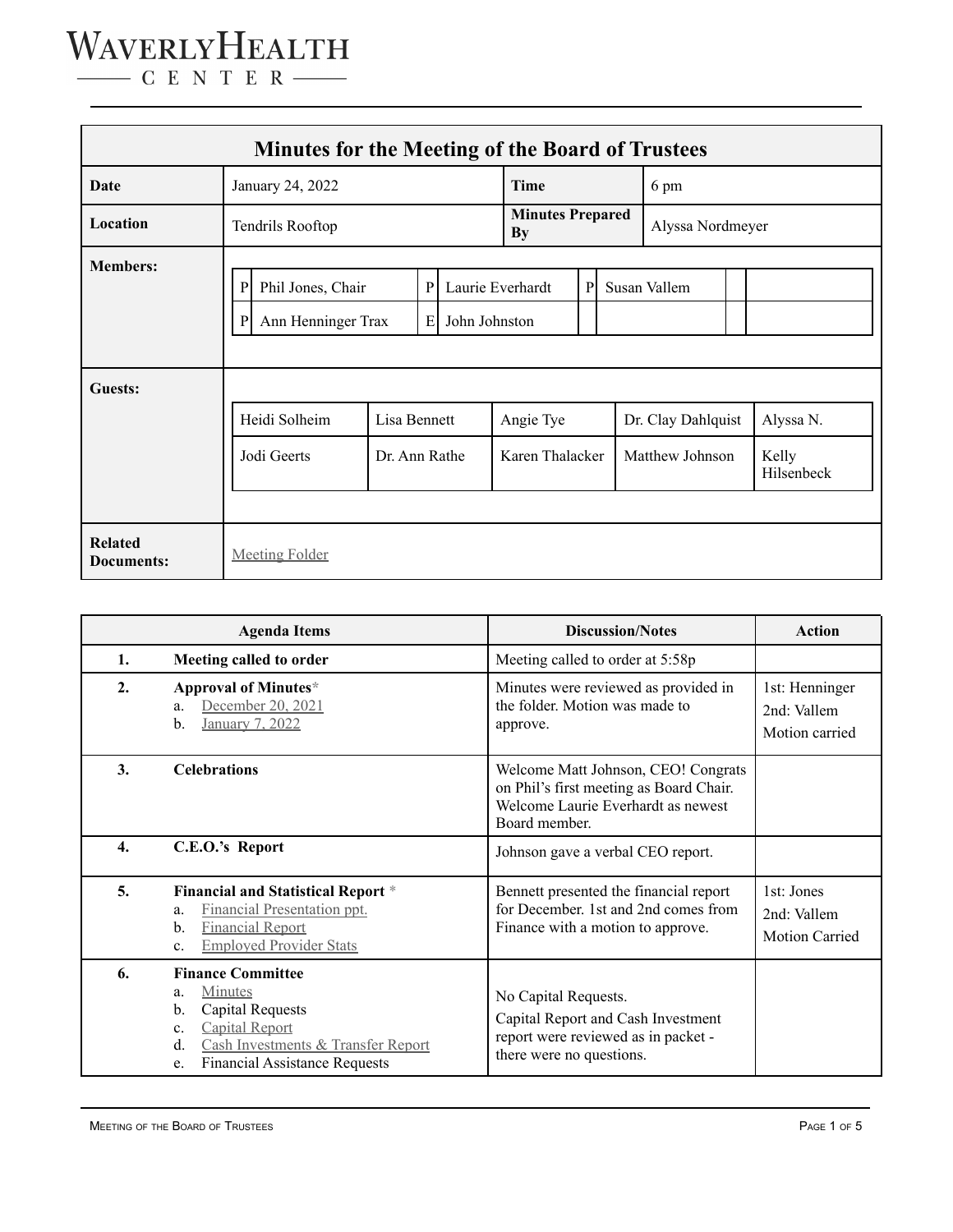$\begin{tabular}{c} \quad \quad \textbf{C} \quad E \quad N \quad T \quad E \quad R \end{tabular}$ 

|     |                                                                                                                                                                                                                                                                                                                                                                                                                     | No Financial Assistance Requests                                                                                                                                                                                                                                                                                                                                                                                                                                               |                                                                                                    |
|-----|---------------------------------------------------------------------------------------------------------------------------------------------------------------------------------------------------------------------------------------------------------------------------------------------------------------------------------------------------------------------------------------------------------------------|--------------------------------------------------------------------------------------------------------------------------------------------------------------------------------------------------------------------------------------------------------------------------------------------------------------------------------------------------------------------------------------------------------------------------------------------------------------------------------|----------------------------------------------------------------------------------------------------|
| 7.  | <b>Medical Staff President Report</b>                                                                                                                                                                                                                                                                                                                                                                               |                                                                                                                                                                                                                                                                                                                                                                                                                                                                                |                                                                                                    |
| 8.  | <b>Annual Business*</b><br>Review of Board Bylaws<br>a.<br>Review of Board Policy<br>b.<br><b>Confidentiality Statement</b><br>c.<br>Duality & Conflict of Interest<br>d.<br>Authority of Health Center Environment of<br>e.<br>Care<br>f.<br>Organizational Chart<br>Initial Credentialing Application<br>g.<br><b>Recredentialing Application</b><br>h.<br>Review Committee Assignments made on<br>i.<br>1/7/2022 | Discussion on Board Bylaws and Board<br>Policy was had. Will bring it to the<br>February meeting for approval.<br>Duality & Conflict and Confidentiality<br>Statement reviewed and signed.<br>Approved.<br>Authority of Health Center<br>Environment of Care reviewed and<br>signed. Approved<br>The Org Chart was reviewed and a<br>motion to approve was made.<br>Initial Credentialing and<br>Recredentialing applications were<br>reviewed. Motion to Approve was<br>made. | 1st: Vallem<br>2nd: Everhardt<br>Motion carried<br>1st: Vallem<br>2nd: Everhardt<br>Motion carried |
| 9.  | <b>Quality Report</b><br>Organizational Dashboard Review<br>a.                                                                                                                                                                                                                                                                                                                                                      | Hilsenbeck and Geerts presented the<br>Organizational Dashboard Review as<br>provided in the folder.                                                                                                                                                                                                                                                                                                                                                                           |                                                                                                    |
| 10. | <b>Administrative Reports:</b><br><b>CNO</b> Report<br>a.<br><b>HR</b> Report<br>b.<br><b>CFO</b> Report<br>$\mathbf{c}$ .<br>COO Report<br>d.<br><b>Building Project Update and</b><br>$i$ .<br><b>Expense Tracking</b><br><b>CMO</b> Report<br>e.<br>Organization Committees *<br>f.<br>Policy and Procedure Committee -<br>1.<br>January email meeting                                                           | Administrative Reports were reviewed<br>as provided in the folder. Discussion<br>was had on a few areas of interest.<br>Organization Committee reports were<br>reviewed as provided in the folder.<br>Motion to approve was made.                                                                                                                                                                                                                                              | 1st: Everhardt<br>2nd: Henninger<br>Motion carried                                                 |
| 11. | <b>Medical Staff Reports*</b><br>Medical Staff Executive Committee -<br>a.<br>January<br><b>Medical Staff Meeting - December</b><br>b.<br>Pharmacy & Therapeutics Committee -<br>$c_{\cdot}$<br><b>January</b><br>Trauma Committee - January<br>d.                                                                                                                                                                  | Medical Staff Reports were reviewed as<br>included in the board packet. Motion<br>was made to approve all actions in<br>committees.                                                                                                                                                                                                                                                                                                                                            | 1st: Vallem<br>2nd: Everhardt<br>Motion carried                                                    |
| 12. | <b>Old Business</b>                                                                                                                                                                                                                                                                                                                                                                                                 |                                                                                                                                                                                                                                                                                                                                                                                                                                                                                |                                                                                                    |
| 13. | <b>New Business</b><br>Werfen 3 yr Contract*<br>a.                                                                                                                                                                                                                                                                                                                                                                  | Solheim presented the Werfen 3yr<br>Contract as presented in the meeting<br>folder. Motion was made to approve.                                                                                                                                                                                                                                                                                                                                                                | 1st: Henninger<br>2nd: Vallem<br>Motion carried                                                    |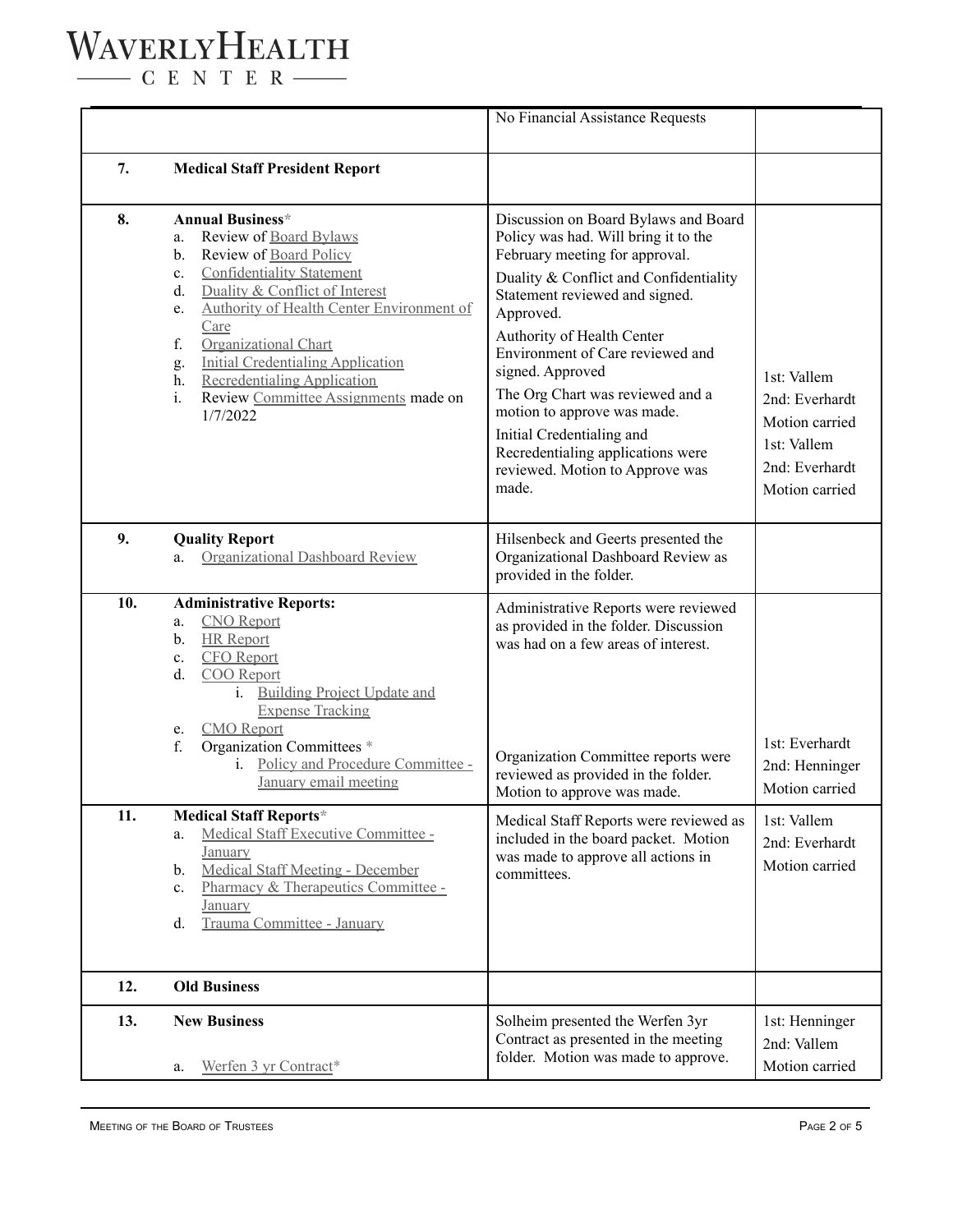$\begin{tabular}{c} \quad \quad \textbf{C} \textbf{E} \textbf{N} \textbf{T} \textbf{E} \textbf{R} \end{tabular}$ 

| Initial Appointments - None<br>b.                                                                                                                                                                                                                                             |                                                                          |                                                 |
|-------------------------------------------------------------------------------------------------------------------------------------------------------------------------------------------------------------------------------------------------------------------------------|--------------------------------------------------------------------------|-------------------------------------------------|
| Reappointments*<br>$\mathbf{c}$ .<br>i. Bangasser, Jodi AGNP - Active,<br>ARNP-Adult/Gerontology,<br>Waverly Health Center<br>ii. Blake, Shawn CRNA - Courtesy,<br>Anesthesia, Iowa Anesthesia LC<br>iii. Bodensteiner, Amy PA-C - Active,<br>Family Practice, Waverly Health | A motion was made to approve<br>reappointments as recommended by<br>MEC. | 1st: Vallem<br>2nd: Everhardt<br>Motion carried |
| Center<br>iv. Burgett, Paul MD - Courtesy,<br>General Surgery, Cedar Valley<br><b>Medical Specialists</b>                                                                                                                                                                     |                                                                          |                                                 |
| Chastek, Scott CRNA - Courtesy,<br>V.<br>Anesthesia and Pain Management,<br>Iowa Anesthesia LC                                                                                                                                                                                |                                                                          |                                                 |
| vi. Chastek, Jennifer CRNA -<br>Courtesy, Anesthesia, Iowa<br>Anesthesia LC                                                                                                                                                                                                   |                                                                          |                                                 |
| vii. Cornelius, Randy CRNA -<br>Courtesy, Anesthesia, Iowa<br>Anesthesia LC                                                                                                                                                                                                   |                                                                          |                                                 |
| viii. Crawford, Amber DO - Active,<br>General Surgery, Waverly Health<br>Center                                                                                                                                                                                               |                                                                          |                                                 |
| ix. Danielson, Stacia PMHNP-BC -<br>Active, ARNP-Psychiatric and<br>Mental Health, Waverly Health<br>Center                                                                                                                                                                   |                                                                          |                                                 |
| x. Deutmeyer, Mary ARNP -<br>Courtesy, ARNP-Family Practice,                                                                                                                                                                                                                  |                                                                          |                                                 |
| Waverly Health Center<br>xi. Evans, Carrie ARNP - Active,<br><b>ARNP-Family Practice, Waverly</b>                                                                                                                                                                             |                                                                          |                                                 |
| <b>Health Center</b><br>Garrett, Melissa MD - Active,<br>X11.<br>General Surgery, Cedar Valley                                                                                                                                                                                |                                                                          |                                                 |
| <b>Medical Specialists</b><br>Hoelscher, Courtney ARNP -<br>xiii.<br>Active, ARNP-Family Practice,                                                                                                                                                                            |                                                                          |                                                 |
| Waverly Health Center<br>Jacque, Ellen ARNP - Active,<br>xiv.<br>ARNP-Family Practice, Waverly                                                                                                                                                                                |                                                                          |                                                 |
| <b>Health Center</b><br>Kasenberg, Jason DO - Courtesy,<br>XV.<br>General Surgery, Cedar Valley                                                                                                                                                                               |                                                                          |                                                 |
| <b>Medical Specialists</b><br>Martins, Michele MD - Active,<br>XVI.<br>OBGYN, Waverly Health Center                                                                                                                                                                           |                                                                          |                                                 |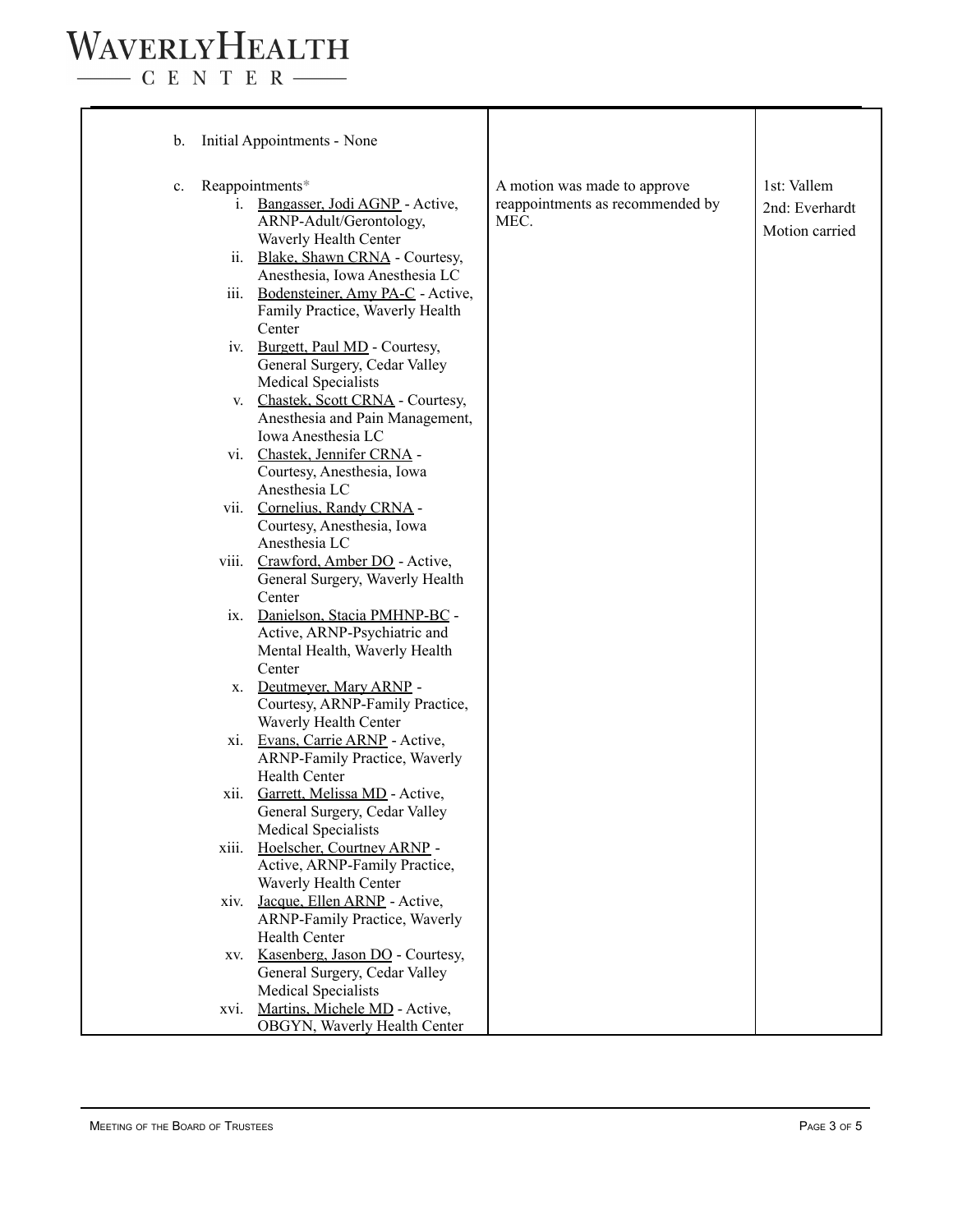$\begin{tabular}{c} \quad \quad \textbf{C} \text{ E} \text{ N} \text{ T} \text{ E} \text{ R} \end{tabular}$ 

| McMillin, Megan PA-C - Active,<br>XVII.<br>Family Practice, Waverly Health<br>Center<br>Northness, Lindsey WHNP-BC -<br>xviii.<br>Active, ARNP-Women's Health,<br>Waverly Health Center<br>Odden, Mark CRNA - Courtesy,<br>xix.<br>Anesthesia and Pain Management,<br>Iowa Anesthesia LC<br>Wagner, Stacy DO - Active,<br>XX.<br>Pediatrics, Waverly Health Center<br><u>Yang, Wei MD</u> - Consulting,<br>XX1.<br>Pathology, Cedar Valley Pathology<br>Zeithamel, Bradley CRNA -<br>xxii.<br>Active, Anesthesia and Pain<br>Management, Iowa Anesthesia LC<br><b>Updated Provider Privileges - None</b><br>d.<br>Change in Staff Category/Status - None<br>e.<br>f.<br>Resignations<br>Jacobson, Richard CRNA - Active,<br>i.<br>Anesthesia and Pain Management,<br>Iowa Anesthesia LC<br>Tweedy, Sarah CRNA - Courtesy,<br>11.<br>Anesthesia, Iowa Anesthesia LC<br>iii.<br>Valente, Richard MD - Consulting,<br>Cardiology, MercyOne<br>Weber, Amber ARNP - Ancillary,<br>IV.<br>Otolaryngology, UnityPoint |                                                                                                                                                          |                                                 |
|----------------------------------------------------------------------------------------------------------------------------------------------------------------------------------------------------------------------------------------------------------------------------------------------------------------------------------------------------------------------------------------------------------------------------------------------------------------------------------------------------------------------------------------------------------------------------------------------------------------------------------------------------------------------------------------------------------------------------------------------------------------------------------------------------------------------------------------------------------------------------------------------------------------------------------------------------------------------------------------------------------------|----------------------------------------------------------------------------------------------------------------------------------------------------------|-------------------------------------------------|
| 14.<br>Policy and procedure, formularies, protocols<br>and order sets*<br>Revised Policies - Summary Sheet<br>a.<br>i. RHCS Revisions<br>New Policies:<br>b.<br>i. Administration of<br>Dexmedetomidine Infusion<br><b>Administration of Fentanyl</b><br>11.<br>Infusion<br>iii. Administration of Lorazepam<br>Infusion<br>iv. Administration of Midazolam<br>Infusion<br>v. Administration of Morphine<br>Infusion<br><b>Master Formularies</b><br>$\mathbf{c}$ .<br>i. New<br>ii. Revised<br>Order Sets - revisions<br>d.                                                                                                                                                                                                                                                                                                                                                                                                                                                                                   | A motion was made to approve policy,<br>formularies and order sets as outlined<br>in the meeting folder. All new Policies<br>were reviewed and approved. | 1st: Henninger<br>2nd: Vallem<br>Motion carried |